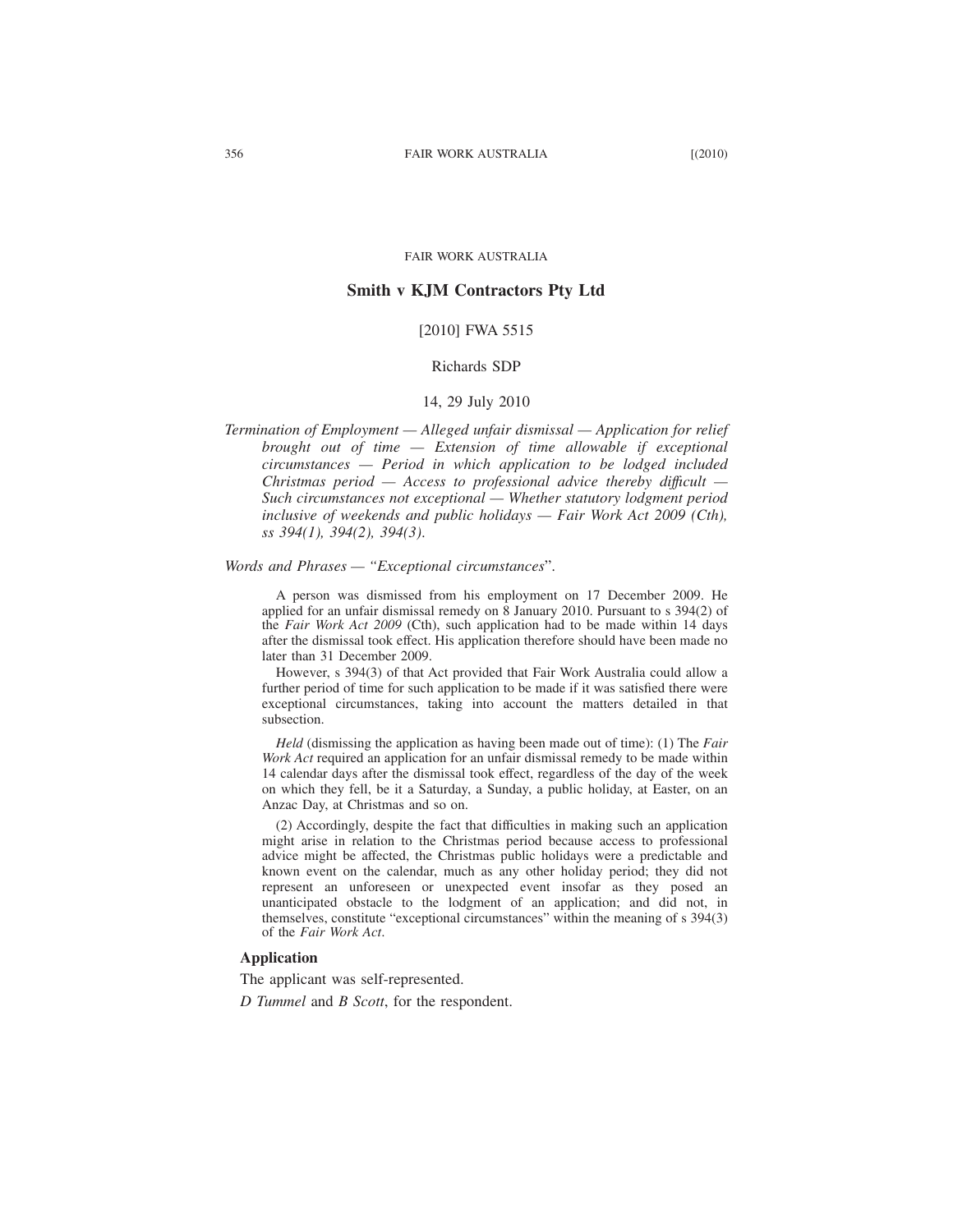*Cur adv vult*

# **Fair Work Australia**

The application to which this decision refers was filed by Mr Christopher Robert Smith. He sought an unfair dismissal remedy (under s 394 of the *Fair Work Act 2009* (Cth) (the FW Act) in relation to the termination of his employment by his former employer, KJM Contractors Pty Ltd (the respondent).

This decision was initially given in transcript on 13 July 2010. 2

- The reasons for decision retained on transcript are now placed in writing. They are the same reasons given verbatim at the time of hearing but for the inclusion of these introductory comments, the relevant statutory provisions and some minor editing indicated by the use of parentheses, which are an aid to fluency.
- I have taken the step of putting the reasons for decision in writing because of the operation of s 601 of the FW Act, which I have read in conjunction with the Explanatory Memorandum to the FW Act, at Items 2309-2312. Item 2310 of the Explanatory Memorandum states that "[i]t is expected that FWA will provide written reasons for all decisions of significance". 4
- Out of caution, I now provide the written reasons for my decision as previously only provided in transcript and not otherwise published. 5

#### **Statutory context**

- Section 394(2) and (3) of the FW Act reads as follows: 6
	- (2) The application must be made:
		- (a) within 14 days after the dismissal took effect; or
		- (b) within such further period as FWA allows under subsection (3).
	- (3) FWA may allow a further period for the application to be made by a person under subsection (1) if FWA is satisfied that there are exceptional circumstances, taking into account:
		- (a) the reason for the delay; and
		- (b) whether the person first became aware of the dismissal after it had taken effect; and
		- (c) any action taken by the person to dispute the dismissal; and
		- (d) prejudice to the employer (including prejudice caused by the delay); and
		- (e) the merits of the application; and
		- (f) fairness as between the person and other persons in a similar position.

### **Factual matrix and consideration as provided in decision in transcript**

- The application before me was lodged some eight days beyond the 14 day time period as specified under s 394(2) of the FW Act. […] It appears to me that the termination took effect on 17 December 2009. 7
- The period of time from 17 December to 31 December is 14 days. 8
- The application should have been made on 31 December, which is the end of the 14 day period.  $\mathbf Q$
- The application was not made until the eighth day of January. 10
- Section  $394(2)(a)$  of the Act states that an application must [...] be made within 14 days after the dismissal took effect. This application was made some 11

1

3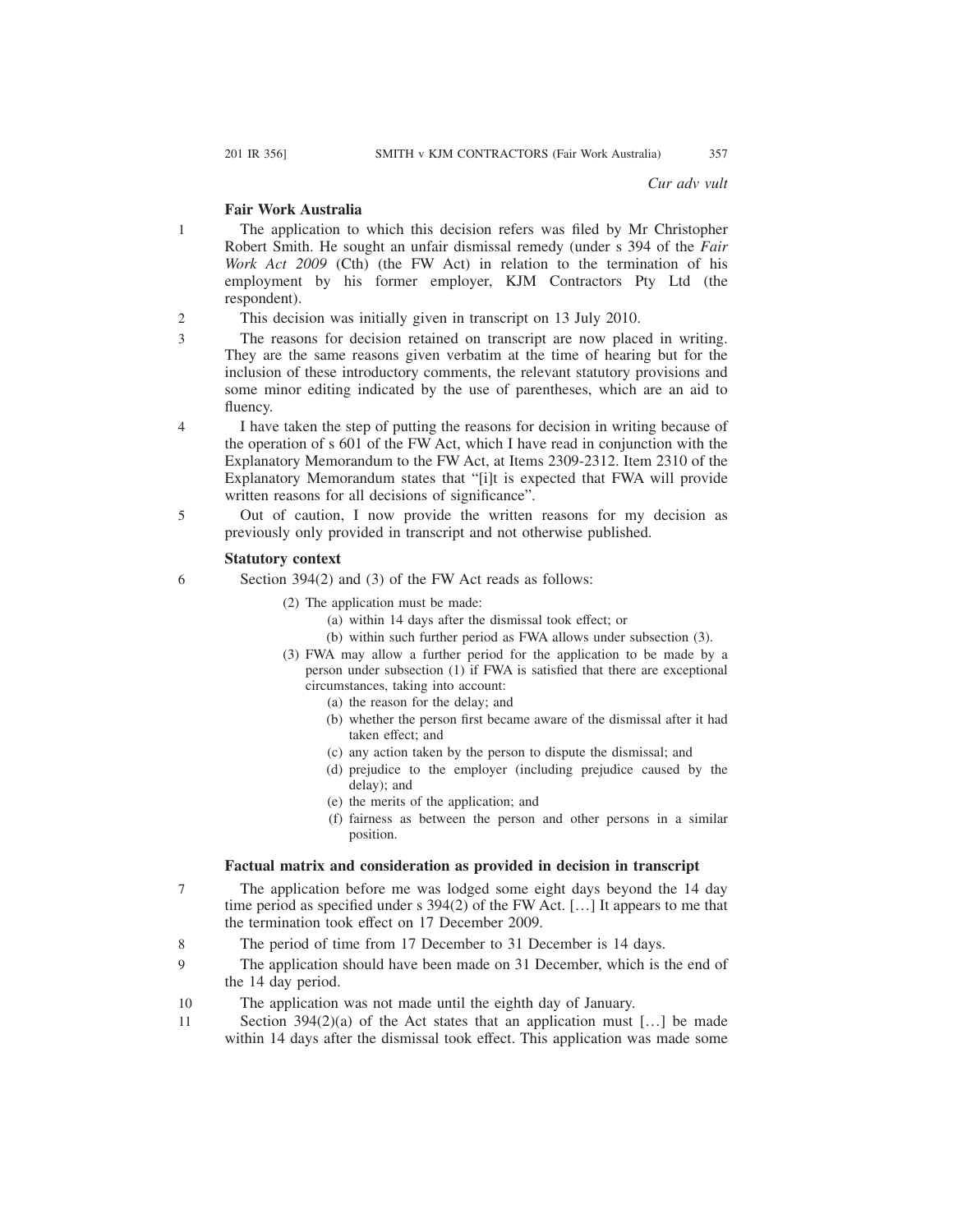- Section 394(3) of the Act reads as follows, […] FWA may allow a further period for the application to be made by a person under subsection (1) – which this application is made under – if FWA is satisfied that there are exceptional circumstances, taking into account those matters that are detailed in the directions. 12
- That is, I have to take into account the reasons for the delay, whether the person first became aware of the dismissal after it had taken effect – which is not the case here – any action taken by the person to dispute the dismissal, any prejudice to the employer, the merits of the application, and the fairness as between the person and other persons in a similar position. But the test that I need to [apply to] those various matters [is whether] they generate any exceptional circumstances. 13
- [...] The applicant was dismissed from his employment on 17 December 2009. He sought legal representation, or he sought to at least approach a solicitor's firm on 24 December 2009, immediately prior to Christmas. A meeting was not arranged with a solicitor until 5 January 2010, a time some five days beyond the statutory time period. 14
- [...] The circumstances the applicant faced [were] that he only had seven days, in effect, in which he could access legal advice in relation to his application before he faced the onset of the Christmas period, which would see his opportunity to seek professional advice within the 14 day period curtailed. 15
- It is reasonable to assume that access to professional advice is more limited over the Christmas period than it is on any other public holiday period in the calendar year, perhaps but for the Easter period. But despite this the applicant still ha[d] 14 days [within which to make] an application  $[\,\ldots\,]$ , and he did not do so. 16
- Despite the fact that difficulties may arise in relation to the Christmas period, the Christmas public holidays are a known event on the calendar. They do not represent an unforeseen or an unexpected event, in so far as they posed an unanticipated obstacle to the lodgment of an application. They are predictable and known events on the calendar, much as any other holiday period, in fact if not more notorious than that. 17
- The FW Act makes no provision for offsetting the 14 day period within which an application must be made for weekends or public holidays. That is, the FW Act requires an application to be made within 14 calendar days, and the calendar days are counted regardless of the day of the week on which they fall, be it a Saturday, a Sunday, a public holiday, at Easter, on an Anzac Day, at Christmas and so on. 18
- The FW Act does not discriminate in relation to any of those days in so far as it requires 14 days within which to make an application. Applicants face a requirement therefore to make an application within 14 days regardless of where public holidays and weekends [might] fall, and this includes the Easter period as well. 19
- It appears to me that the FW Act places an obligation on employees to make an application aware of, or being cognisant of, the 14 day calendar period, irrespective of intervening public holidays or weekends, which may of course affect access to professional advice, as well as generating other circumstances. 20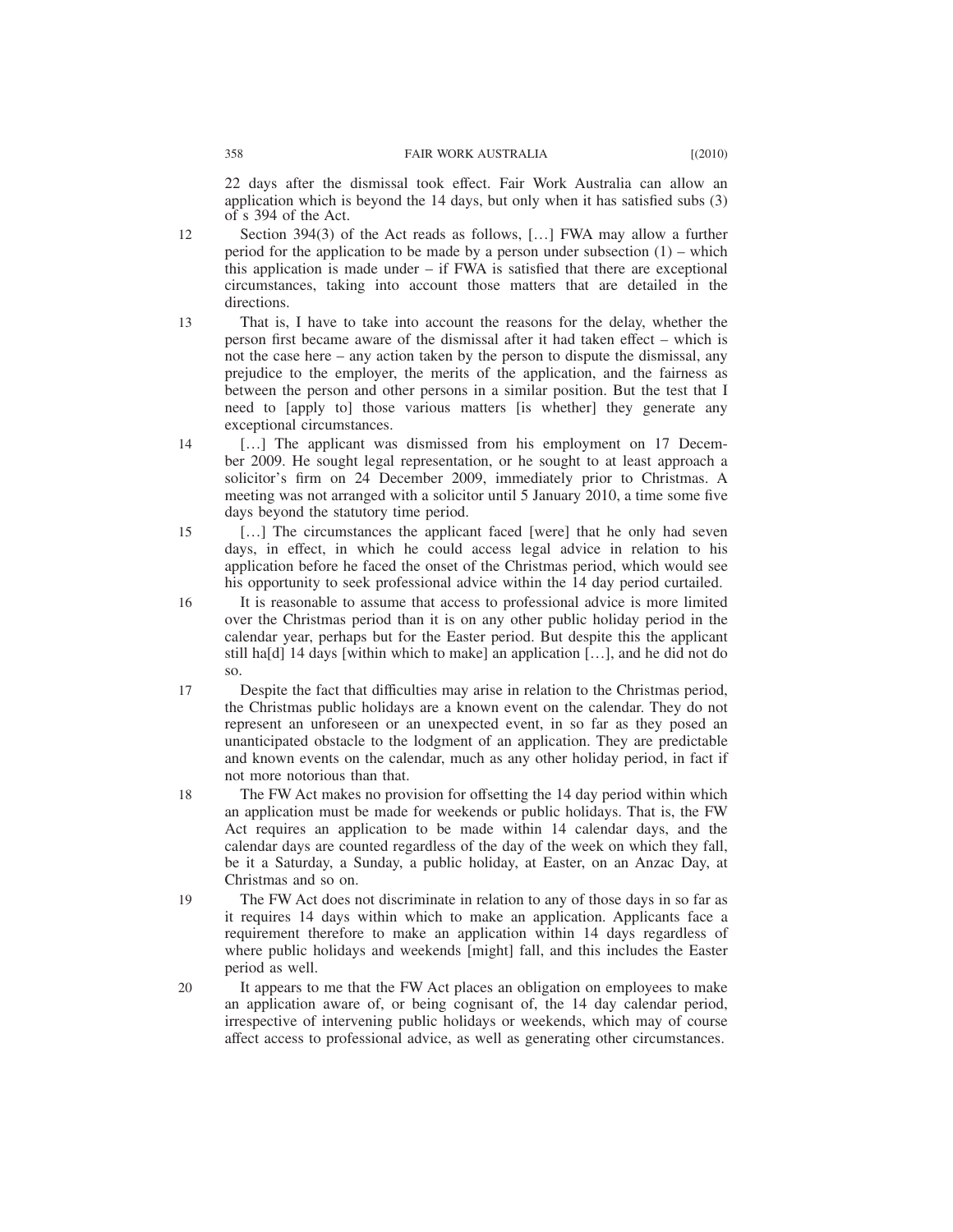- That said, what are the wider circumstances relevant to this application, and do these bear on any potential finding in relation to whether there are any exceptional circumstances in relation to the late application? 21
- The applicant's evidence did not suggest that he had any knowledge of the statutory framework whatsoever until such time as he met his solicitor on 5 January 2010. The applicant gave no evidence of having sought to obtain that information when he first contacted the applicable law firm. The applicant stated that he did not realise there was a 14 day time period within which to make an application until he met with his solicitor on 5 January 2010, and that was the applicant's evidence at para 43 of the transcript. 22
- There was no conversation between the applicant and the solicitor on 24 December 2009. The applicant stated that between 17 December 2009 and 24 December 2009 he was just thinking about what to do, and did not take any further action. That was the applicant's evidence at para 51 of the transcript. 23
- The applicant did not make any efforts to identify his rights and obligations in the week leading up to the Christmas break. That is his evidence at para 53 of the transcript, under direct questioning from myself. This was despite the knowledge of the upcoming Christmas break, [which was] of course common knowledge. 24
- The applicant made contact with the solicitor's law firm on 24 December 2009 and spoke to a receptionist or administrative person. That was the applicant's evidence at para 74 of the transcript. 25
- He stated that the matter was about an unfair dismissal, it would seem, but provided little other detail. This was the applicant's evidence at para 77 of the transcript. Upon speaking with the receptionist or administrative person, the law firm was provided the applicant's mother's home telephone number to respond to. A solicitor did so, according to the statutory declaration provided by the applicant's mother, at 12.39 pm that same day, on 24 December 2009. 26
- According to the applicant's mother's statutory declaration, that is Exhibit A1, the applicant's mother however did not access the telephone voicemail until 5 pm or thereabouts that day, and did not return the solicitor's call, believing that the solicitor's firm would be closed. 27
- The solicitor left his mobile telephone number for the applicant in the voicemail message left on his mother's voicemail service. It appears from the applicant's mother's statutory declaration [Exhibit A1] that the applicant's mother sent an SMS text message to the solicitor on 26 December 2009. There appears to have been no response to that text message until 4 January 2010, and I do not know whether that was in response to that text message, or in response to the original effort to contact the applicant's mother's telephone number on 24 December 2009. 28
- But in any event, on 4 January 2010 the solicitor again telephoned the applicant's mother and a meeting was arranged, through discussion between the applicant's mother and the solicitor, for the following day on 5 January 2010. There is no evidence that the applicant at any stage indicated the date of termination of his employment, or that there was any urgency in relation to the matter. One would expect that a solicitor would raise this matter as a threshold consideration if that was brought to his or her attention. But equally in the circumstances, all I know as a matter of evidence is that the applicant did not provide much detail about the matter to the receptionist or administrative person, when he contacted the law firm on 24 December 2009. 29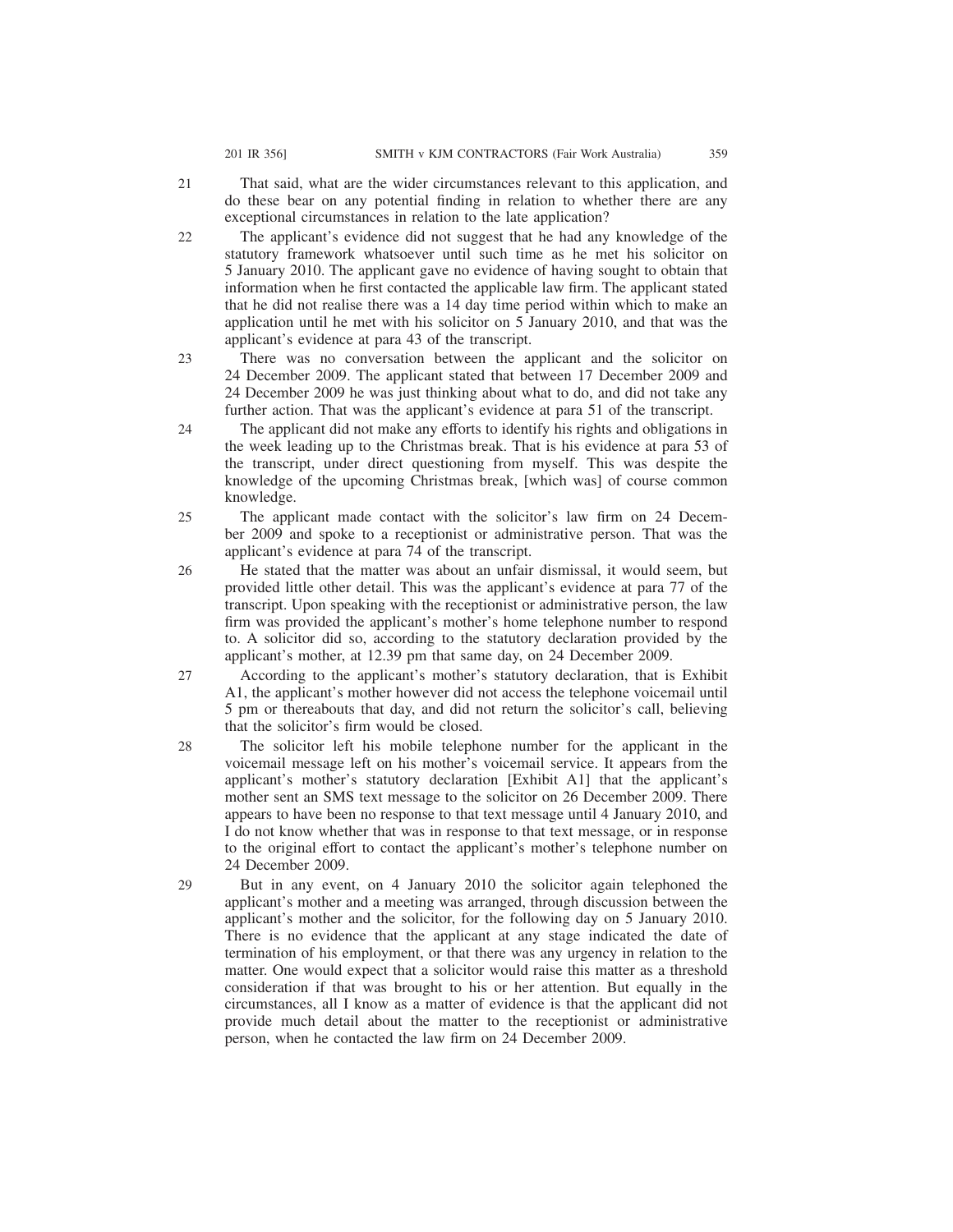- The applicant could have telephoned the solicitor's firm later that day, I presume, at his own initiative but seems not to have done so, for reasons not brought into evidence, despite express opportunities to do so. 30
- There is no evidence that the applicant's solicitor spoke to either the applicant or his mother on 24 December 2009, and failed to mention that an application was subject to a statutory timeframe, or in fact had left a message that there was a statutory timeframe. The applicant's mother's statutory declaration, that is Exhibit A1, states that there was no return call of the solicitor on 24 December 2009, and that it appears as from that evidence that the extent of the solicitor's telephone message was to provide a name and a contact mobile telephone number. 31
- If there had been a conversation at that time, arguably the delay could have been attributable to a failure by an experienced legal representative to mention the issue of the timetable for lodgment. I adjourned these proceedings on the last occasion to ensure that evidence in relation to this interaction, if any, was given an opportunity to be properly adduced. 32
- The evidence before me did not indicate there was any conversation between the applicant or the applicant's mother and the solicitor on 24 December 2009, despite the solicitor having left his mobile telephone number. The applicant was unable to explain why there was a three day gap between 5 to 8 January 2010 before the application was made. That was evidence recorded in transcript in the prior hearing. I might be in a position to presume that that was an administrative delay on the part of the law firm but, equally, instructions may have needed to have been obtained or clarified and that may have caused that further delay. In either case, considerable uncertainty attends to the issue of causation for that further three day delay beyond 5 January 2010. 33
- I should add further that I have made repeated efforts to contact the law firm's solicitor and have even written to the managing partner of that law firm, seeking information about what was said to whom and when, but the law firm has not responded on any occasion to me. Neither the managing partner nor the relevant solicitor have responded to my requests and approaches in these regards. Arguably I should not have needed to act on the applicant's behalf in these matters in any event. But that said, the evidence of the applicant's mother, that is Exhibit A1, is sufficiently clear: there was no conversation at all with the applicant and\or his mother and the solicitor until 5 January 2010. 34
- I should also add that the applicant appears to have ceased to have been personally active in relation to his application after he telephoned the law firm on 24 December 2009. After that his mother appears to have acted, in effect, as his agent. 35
- The matters that I have just been dealing with relate to the reasons for the delay. I need also to consider, for the purposes of  $s$  394(3)(b) of the Act, whether the person first became aware of the dismissal after it had taken effect. But I have previously indicated in my introductory remarks that that matter does not arise in relation to this application. 36
- For the purposes of s  $394(3)(c)$  of the Act I need to consider whether or not there was action taken by the applicant in relation to this matter to dispute the dismissal. As I understand it from the evidence in this matter, other steps were taken to contest the dismissal but that was in the period prior to the termination taking effect on 17 December 2009. It appears at that time that there was a conversation between the applicant and the respondent about the circumstances 37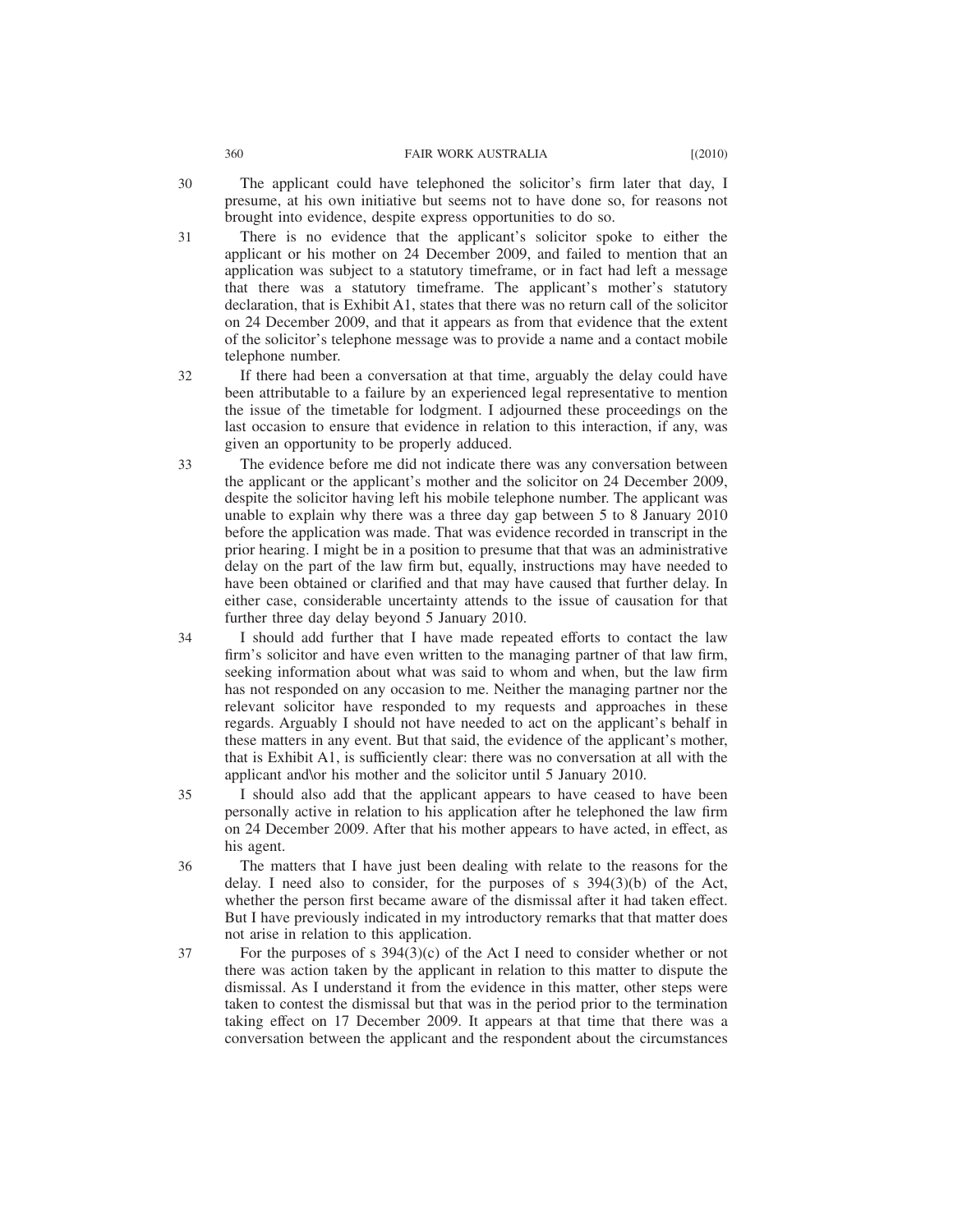38

of his dismissal, which was subsequently confirmed; and that is confirmed on 17 December, and to take effect on 17 December 2009. The applicant described this information as having arisen in effect through a miscommunication.

I should say that, if anything, I can reasonably conclude from the evidence that the applicant was not entirely passive in response to the impending termination taking effect, and this gives positive weight in relation to the request to allow the late application.

- Section 394(3)(d) of the Act requires me to consider whether or not there is any prejudice to the employer, including prejudice caused by the delay. This is not a matter that weighs necessarily against the applicant in relation to these matters. The employer does not contend that there is any prejudice arising of any substantive kind that it seeks to ventilate. 39
- Section 394(3)(e) of the Act requires me to consider the merits of the application, should they be before me. 40
- [...] The merits of the application of this matter, as would be expected in these matters, have not been substantively dealt with, and are therefore of neutral effect in relation to my overall considerations. 41
- I need finally to consider, for the purposes of s 394(3)(f) of the Act whether or not there is fairness as between the applicant, being the person, and other persons in a similar situation. There are no express instances of people in an identical situation being before me. There are no other employees of the same firm terminated in the same circumstances, who have been dealt with in a different manner at all. 42

But I do observe nonetheless, at least at the Tribunal level, that other applicants who come before this Tribunal must themselves act within the time period, and that is a time period unconditioned by public holidays and weekends. As I explained, the Act does not differentiate between working days and weekends and public holidays. The 14 days are simply 14 calendar days regardless of the nature of the day on which they fall. Consequently, employees who are dismissed in a period, for example such as Easter, face similar circumstances as this applicant, who was attempting to access some professional advice at the time of the expiry of the 14 day period. 43

### **Conclusion**

- For the purposes of s 394(2)(b) of the FW Act, I need to consider all of those matters which I have just raised, and about which I have made comment, and I need to come to a view, as I said at the very beginning, on whether or not any of these circumstances, taken together or singularly, generate what the Act says are exceptional circumstances. 44
- In all, I do not consider the circumstances that I have discussed and set out, and have been adduced through this evidence, generate exceptional circumstances such as the Act warrants. The external event of the Christmas period was not an unforeseen event. It is a generally known event. The Act makes no allowances for public holidays or weekends. Such public holidays must therefore be accommodated by a dismissed employee. 45

As I said, the issue of the Christmas break was not unforeseen. It is an entirely predictable event which must reasonably be managed, and managed around, by all persons making applications, where their access to advice and other activity is curtailed or limited by public holidays and weekends. 46

I should also add that the dismissed employee did not demonstrate a high 47